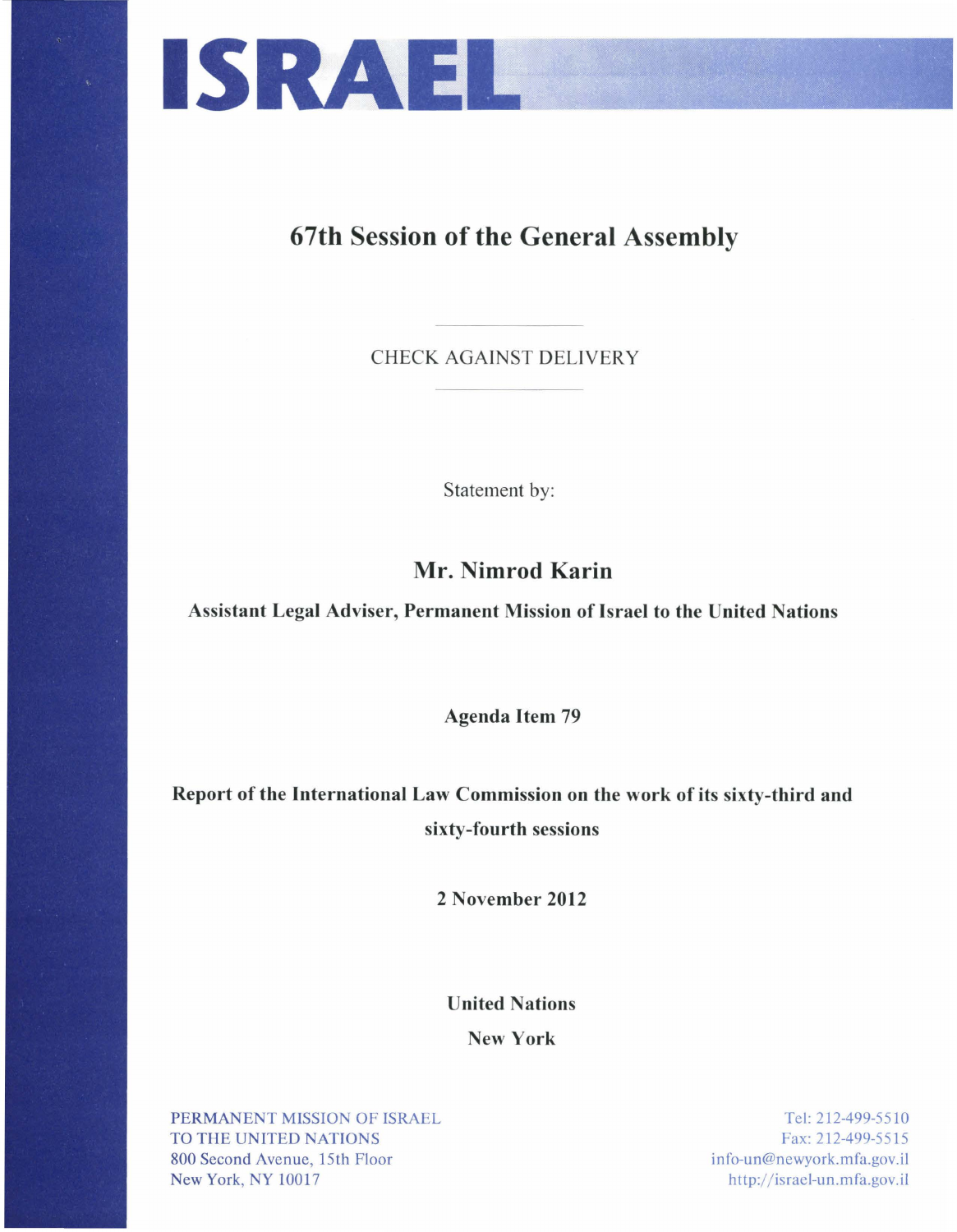## Mr. Chairman,

At the outset, Israel would like to express its appreciation to the ILC and its ongoing work. We believe the dialogue between the Commission and the Sixth Committee is of great value and we welcome once again the opportunity to share our observations relating the report of the ILC on the work of its sixty-third and sixty-fourth sessions.

Turning to Chapter IV of the report, we note that the Commission has made significant progress in its consideration of the topic of **Expulsion of Aliens,** by completing a first reading of the draft articles. We commend the Commission in general and the Special Rapporteur, Mr. Kamto, in particular, for their work.

With the completion of a first reading it is an appropriate time for reflection as we consider the way forward regarding this topic. Our point of departure is the topic's inherent legal complexity and political sensitivity. We recall that the aim of the work is to strike a delicate balance between a State's exercise of sovereign prerogatives regarding admission to its territory on the one hand, and the protection of fundamental human rights on the other. We reiterate our view that this goal can be best achieved by focusing strictly on well-settled principles of law, reflected in widely established State practice.

In this regard, we note the numerous methodological questions concerning the Commission's work, including the extent of its reliance on the diverse and specific national and regional jurisprudences in this field and the methods of determining the relevant general rules of international law. These and other questions were raised with respect to voluntary departure and protection of property. These issues which are governed either by extensive national legislation or a regional framework of rules and regulations, have not been settled in international law. Consequently, doubts remain as to the basis or need for codification *de /ex lata;* equally controversial is the question of whether treatment *de lege ferenda* - as suggested by the Special Rapporteur regarding the current formulation of provisions on readmission and appeal procedures - is suitable.

Furthermore, we note that the draft articles contain elements which are analytically and substantively controversial, such as the scope of application with respect to aliens in transit, as well as the interplay with other fields of international law, in particular extradition, diplomatic protection and State responsibility. This topic raised significant practical concerns which are not simply academic in nature. They relate to difficulties in interpretation and application of the draft articles, which will only be compounded by the topic's delicate public policy aspects, including migration and national security. Such considerations have direct implications on the future form of the Commission's work, including whether this area of law is ripe for prescriptive regulation. In light of these considerations, Israel is of the opinion that the final form of the Commission's work should be determined at a later stage, and that perhaps a